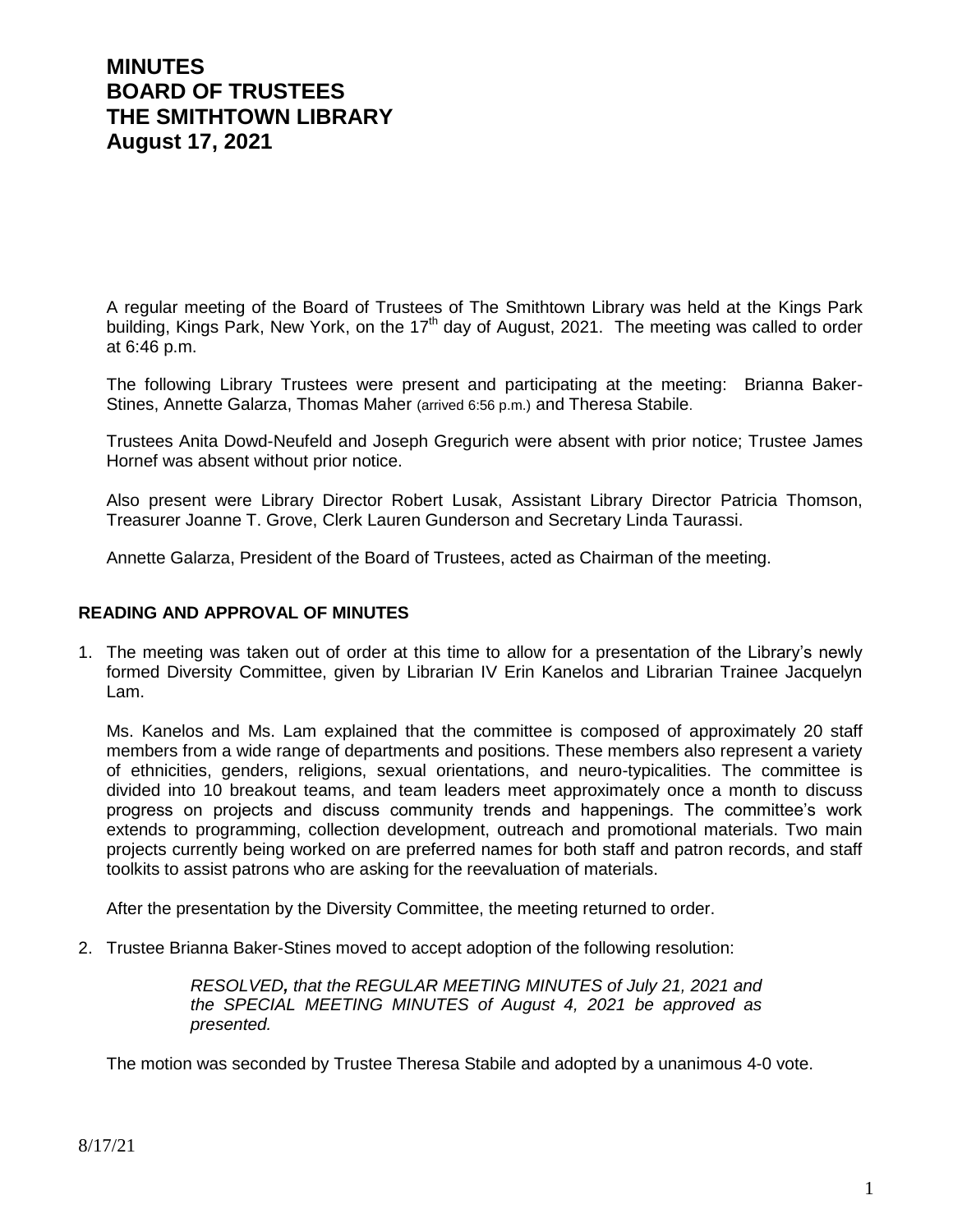## **REPORTS OF OFFICERS, BOARDS, STANDING COMMITTEES & DIRECTOR'S REPORT**

- 3. The BUDGET AND FINANCE COMMITTEE report was presented by Budget and Finance Committee Liaison Thomas Maher.
	- a. TREASURER'S REPORT

Trustee Brianna Baker-Stines moved to accept adoption of resolution "a":

*RESOLVED, that the TREASURER'S REPORT for the month ended July 31, 2021 be approved for filing* (copy of report appended to the original of these minutes).

The motion was seconded by Trustee Theresa Stabile and adopted by a unanimous 4-0 vote.

#### b. WARRANTS

Trustee Theresa Stabile moved to accept adoption of resolution "b":

RESOLVED, that the following WARRANTS be approved for payment:

| $\mathbf{L}$ | Warrant #21-August      | ("L" fund) PREPAYS      | \$19,355.23  |
|--------------|-------------------------|-------------------------|--------------|
| II.          | Warrant #21-August      | ("L" fund) WARRANT      | \$314,221.15 |
|              | iii. Warrant #21-August | ("M" fund) WARRANT      | \$ 1,600.00  |
|              | iv. Warrant #21-August  | (PAYROLL #15 - 7/23/21) | \$266,198.07 |
|              | v. Warrant #21-August   | (PAYROLL #16 - 8/06/21) | \$265,508.93 |

The motion was seconded by Trustee Brianna Baker-Stines and adopted by a unanimous 4-0 vote.

*c. BUDGET TRANSFERS*

Trustee Theresa Stabile moved to accept adoption of resolution "c":

*RESOLVED, that the Treasurer be authorized to execute the following budget transfers in the dollar amounts and expenditure lines set forth as appended:*

|        |              | <b>Budget</b> | (From)/To      | <b>Adjusted Budget</b> |
|--------|--------------|---------------|----------------|------------------------|
| L.4100 | <b>Books</b> | 277,650       | 9,124          | 286,774                |
| L.4120 | Recordings   | 100,000       | (9, 124)       | 90,876                 |
| L.4130 | Periodicals  | 35,000        | 10,000         | 45,000                 |
| L.4540 | Insurance    | 96,000        | (10,000)       | 86,000                 |
|        |              |               |                |                        |
|        | <b>TOTAL</b> | 508,650       | $\blacksquare$ | 508,650                |

The motion was seconded by Trustee Brianna Baker-Stines and adopted by a unanimous 4-0 vote.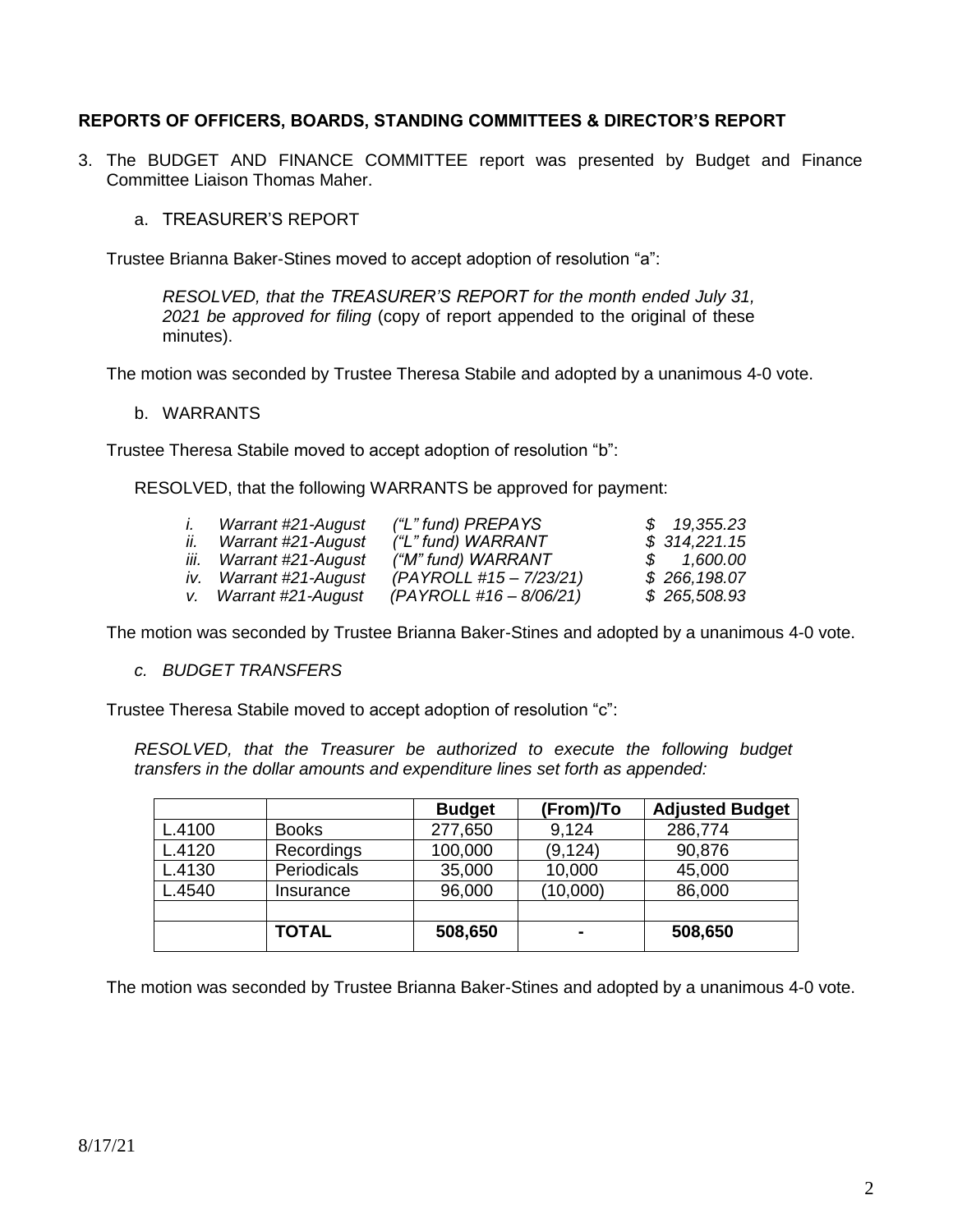4. The PERSONNEL COMMITTEE report was presented by Personnel Committee Liaison Brianna Baker-Stines.

#### a. PERSONNEL CHANGES

Trustee Thomas Maher moved to accept adoption of resolution "a":

*RESOLVED, that the following PERSONNEL changes be approved as presented:*

- *Part-time appointments:*
	- i. Release of James DeGaray from a part-time Library Clerk position into the part*time position of Librarian Trainee, Children's Department, Kings Park building, at an hourly rate of pay of \$27.80, not to exceed 17.5 hours per week, effective September 7, 2021 (to fill part of the vacancy created by the promotion of Nicole Rossano to Librarian II, effective 10/28/2020).*
	- *ii. Part-time appointment of Emerson Cozine to the position of Page, Nesconset building, at an hourly rate of pay of \$14.00, effective August 28, 2021 (to fill half of the vacancy created by the resignation of Taylor Fox, effective 8/13/2021).*
	- *iii. Part-time appointment of Emily Garry to the position of Page, Nesconset building, at an hourly rate of pay of \$14.00, effective August 28, 2021 (to fill half of the vacancy created by the resignation of Taylor Fox, effective 8/13/2021).*

*Temporary (Call-In) appointment:*

*iv. Temporary appointment of Loriana Donovan to the position of Librarian Trainee on a call-in basis, at an hourly rate of pay of \$27.80, effective August 30, 2021 (note: Librarian Trainee entry-level salary is commensurate with amount of credits earned toward MLS beginning at \$27.80 per hour).*

#### *Resignations:*

- *v. Resignation of Ciara Bellidora, Page, Reference/Circulation Departments, Smithtown building, effective August 11, 2021.*
- *vi. Resignation of Taylor Fox, Page, Nesconset building, effective August 13, 2021.*
- *vii. Resignation of Demetra Gonis, Page, Kings Park building, effective August 6, 2021.*
- *viii. Resignation of Shannon Mantione, Page, Kings Park building, effective July 26, 2021.*
- *ix. Resignation of Chloe Shea, Page, Children's Department, Smithtown building, effective August 21, 2021.*

The motion was seconded by Trustee Theresa Stabile and adopted by a unanimous 4-0 vote.

Trustee Theresa Stabile moved to accept adoption of resolution "b":

b*. CONFERENCE / WORKSHOP / WEBINAR ATTENDANCE REQUESTS*

*RESOLVED, that the following live/virtual conference or webinar attendance requests set forth hereinafter are hereby approved:*

*i. That Librarian III Julie DeLaney be authorized to attend, on paid release time, the New York Library Association's 2021 NYLA Annual Conference, to be held in Syracuse, NY, from November 2, 2021 through November 6, 2021, with reimbursement for actual and necessary expenses not to exceed \$500.00.*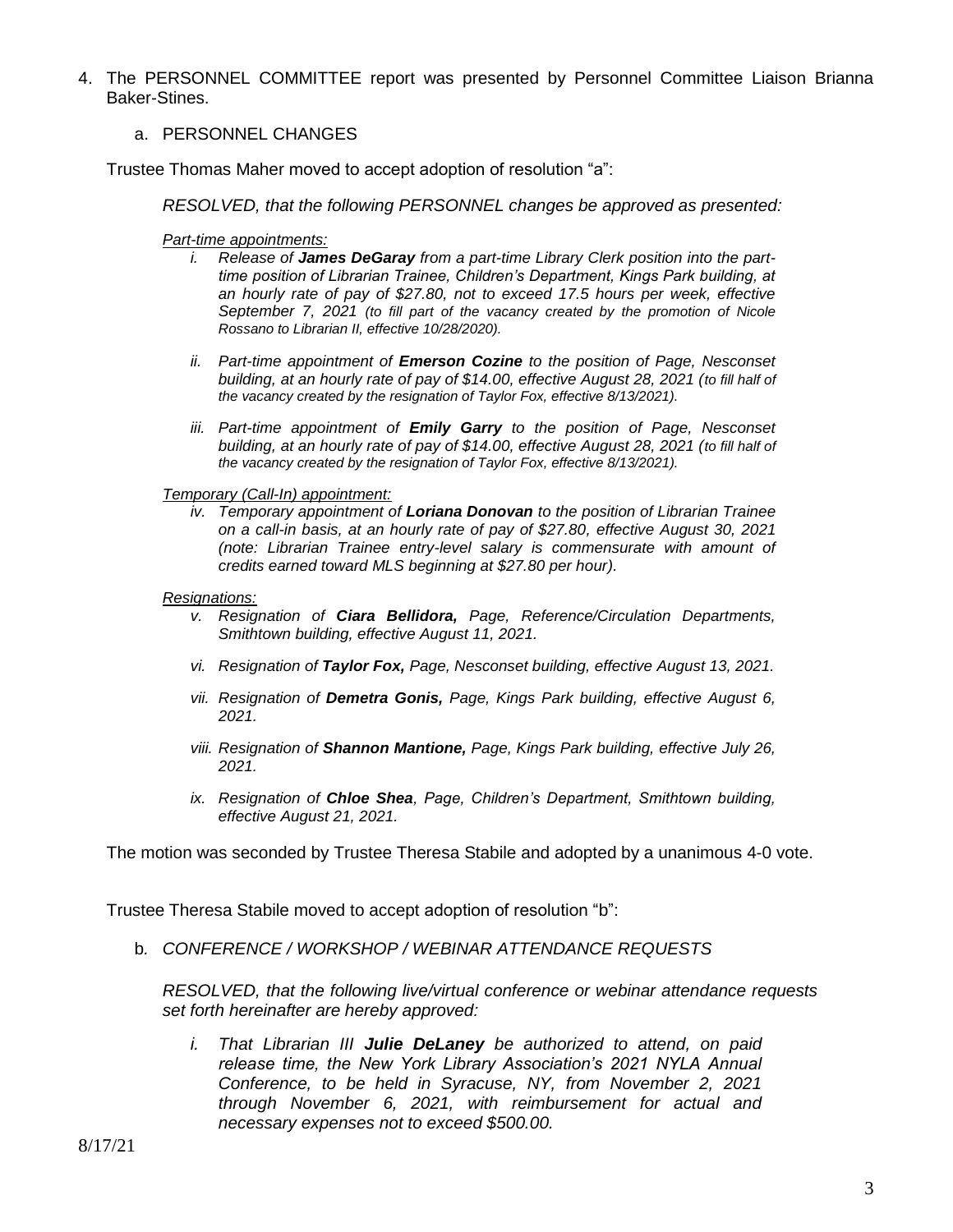*ii. That Librarian II Maggie Moloney, Children's Department, Nesconset building, be authorized to attend, on paid release time, the online workshop titled "Fostering An Antiracist Library Culture", sponsored by Library Journal and School Library Journal, on September 28, 2021, October 5, 2021 and October 12, 2021, with reimbursement for actual and necessary expenses not to exceed \$259.00.*

The motion was seconded by Trustee Thomas Maher and adopted by a unanimous 4-0 vote.

5. In the absence of Buildings and Grounds Committee Liaison Anita Dowd-Neufeld, the BUILDINGS AND GROUNDS COMMITTEE report was presented by President Annette Galarza.

Trustee Brianna Baker-Stines moved to accept adoption of resolutions "a - c":

*a. AUTOMATIC DOORS PREVENTATIVE MAINTENANCE/SERVICE – Barrier Free Access Systems*

*RESOLVED, that the Board of Trustees of The Smithtown Library authorizes the Library Director to enter into a one-year contract with Barrier Free Access Systems, for the period October 11, 2021 through October 10, 2022, with an option for the Board to renew for a period of one year for each of two subsequent years, for the purpose of bi-annual (twice a year) automatic door preventative maintenance and repair services to the Smithtown, Commack, Kings Park and Nesconset Library buildings, at a total cost not to exceed \$4,880.00 per year (note: as needed, "per-call" service calls outside of normal business hours or "due to" issues outside contract agreement can incur an additional expense; subsequent renewals for a period of one year will be considered, pending Board approval and funding, at the annual anniversary date).* 

*b. TELEPHONE SYSTEM SUPPORT & MAINTENANCE – New Era Technology*

*RESOLVED, that the Board of Trustees of The Smithtown Library does hereby authorize the Library Director to enter into a contract agreement for telephone system support and maintenance for all Library buildings with New Era Technology (NYS Contract Group 73600 – Award 22802), effective September 1, 2021 through August 31, 2022; with a month-tomonth option while a cloud based service option is explored; monthly expense for the yearly contract period is not to exceed \$518.07 per month (\$6,216.84 per year); this includes a 60-day cancellation notification (Note: as needed, "per-call" service calls outside of normal business hours or "due to" issues outside contract agreement and/or purchase of new phones/licenses can incur an additional expense).* [NOTE: this revised proposal was subsequently rejected by New Era Technology]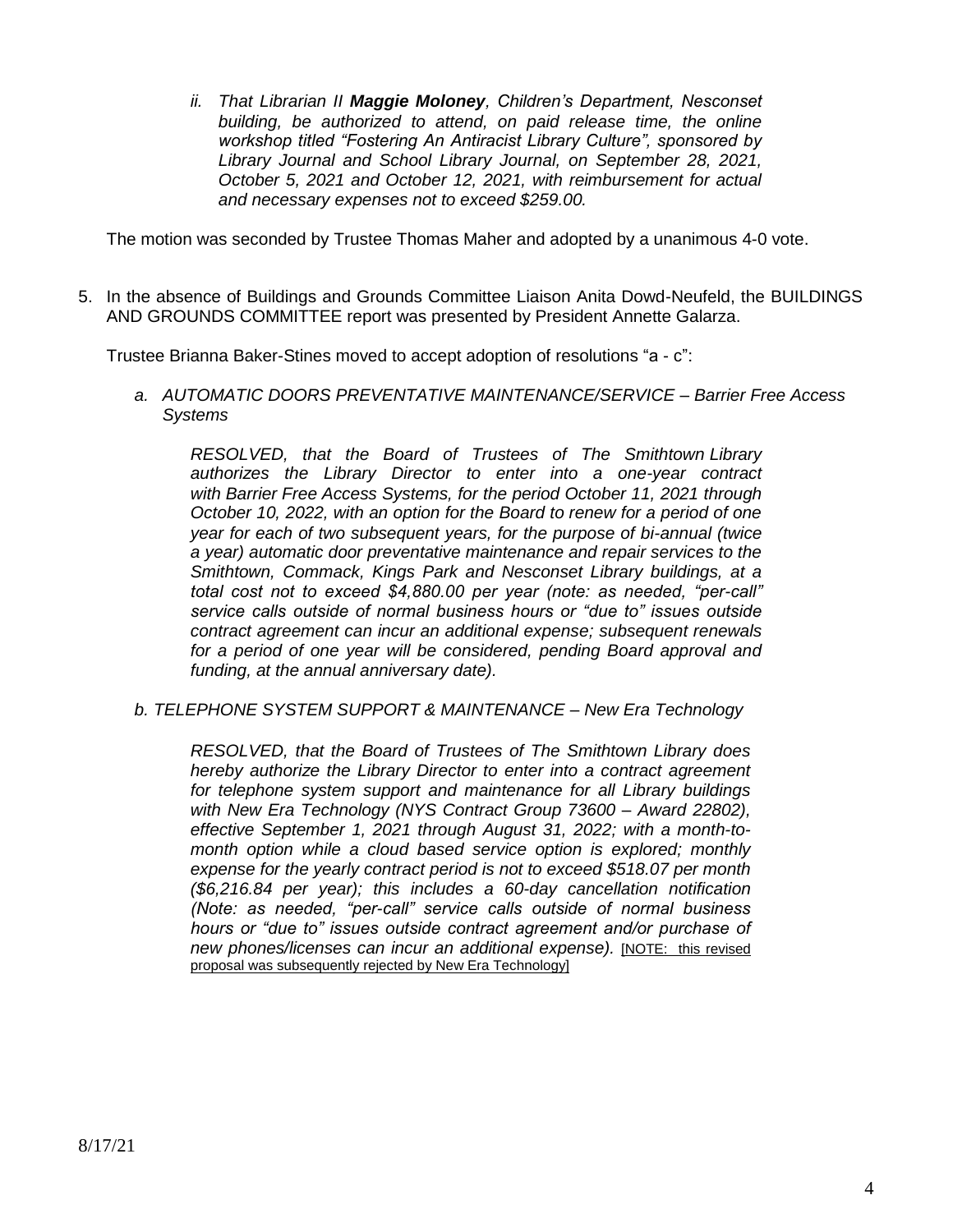#### *c. ELEVATOR PREVENTATIVE MAINTENANCE/SERVICE – Island Elevator*

*RESOLVED, that the Board of Trustees of The Smithtown Library does hereby authorize the Library Director to renew a one-year contract (year 2 of 3, with an option for Board renewal for one more subsequent year), for the elevator preventative maintenance/service agreements, for the Smithtown, Commack, Kings Park and Nesconset buildings with Island Elevator, for the period beginning October 1, 2021 and ending September 30, 2022; the total annual cost for basic inspection services covered under the 2021-2022 term shall not exceed \$10,240.00 (\$850/month). (Note: as needed, "per-call" service calls outside of normal business hours or "due to" issues outside of contract agreement can incur an additional expense; subsequent renewal for a period of one year will be considered pending Board approval and funding at the annual anniversary date).*

After discussion of item "b", the motion to approve items "a" – "c" was seconded by Trustee Thomas Maher and adopted as amended by a unanimous 4-0 vote.

6. The COMMUNICATIONS COMMITTEE report was presented by Communications Committee Liaison Theresa Stabile.

Trustee Brianne Baker-Stines moved to accept adoption of the following resolution:

a. Memorial Donation – Michael S. McDermott

*RESOLVED, that the Board of Trustees of The Smithtown Library does hereby graciously accept and thank Linda & Peter Taurassi, of Smithtown, NY, for their generous memorial donation of Two Hundred Dollars (\$200.00) in memory of their beloved son-in-law Michael S. McDermott, and be it* 

*RESOLVED, that said donation is to be used to purchase books by authors David Baldacci, Alexandre Dumas, Joe Hill, Stephen King and James Rollins, and be it* 

*FURTHER RESOLVED, that said books are to be placed, as requested, at the Kings Park building to benefit the Kings Park Community.*

The motion was seconded by Trustee Thomas Maher and adopted by a unanimous 4-0 vote.

## 7. DIRECTOR'S REPORT

The Library Director presented his Director's Report that had been submitted previously to the Library Board (copy of report appended to the original of these minutes). In addition, the Library Director added the following to his report:

## **UNFINISHED BUSINESS**

There was no unfinished business.

8/17/21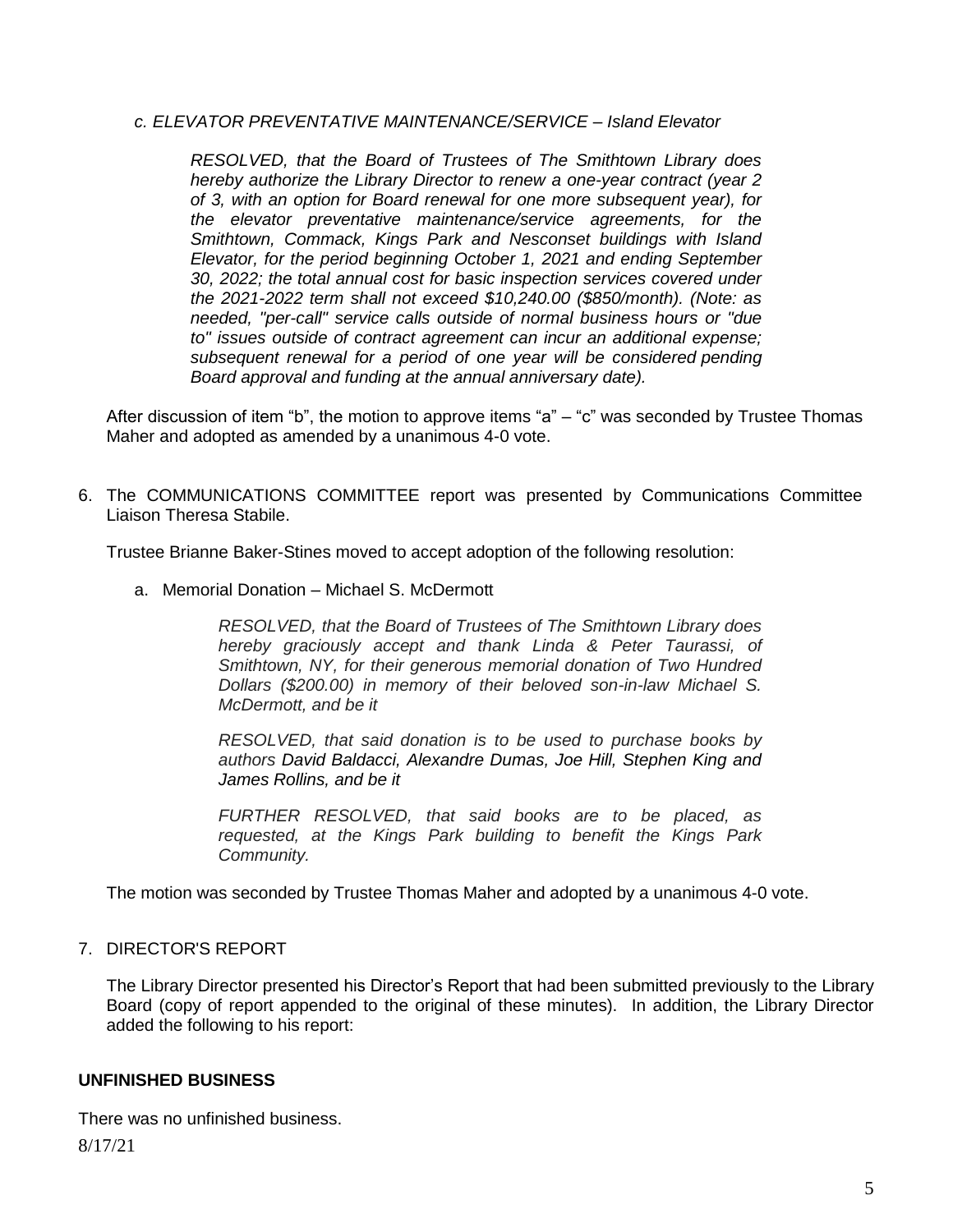### **PUBLIC COMMENTS**

There were no public comments.

#### **NEW BUSINESS**

#### 8. NEW POLICY – **Anti-Bullying Policy [Policy 500-85]** (1<sup>st</sup> reading)

Trustee Brianna Baker-Stines moved to waive the reading of the Anti-Bullying Policy [Policy 500-85]. After discussion, the motion was seconded by Trustee Theresa Stabile and adopted as amended by a unanimous 4-0 vote. The policy will be reviewed and voted on at the September regular board meeting.

*The Smithtown Library considers bullying unacceptable and will not tolerate it under any circumstances. This policy shall apply to all employees, regardless of his or her employment status (i.e. managerial vs. hourly, full-time vs. part-time, employee vs. independent contractor). Any employee found in violation of this policy will be disciplined to the extent permissible by law, up to and including termination. Independent contractors found to be in violation of this policy may be subject to contract cancellation.*

*The Smithtown Library defines bullying as malicious and unwelcome mistreatment that seeks to*  harm, to intimidate, or does offend, degrade or humiliate an employee, whether by way of verbal, *physical or other means, on or off the worksite and/whether or not in the course of employment. The Smithtown Library seeks to promote a healthy workplace culture where all employees are able to work in an environment free of bullying behavior.*

*The Smithtown Library encourages all employees to report instances of alleged bullying behavior. Any report of this type will be treated seriously, investigated promptly and impartially. The Smithtown Library further encourages all employees to formally report any claims of assault, battery, or other bullying behavior of a criminal nature to the local Police Department. The Smithtown Library requires any employee who witnesses any bullying, irrespective of reporting relationship, to immediately report such conduct to the Library Director or if involving the Director to the Board President. The Smithtown Library will seek to protect an employee who reports bullying conduct from retaliation or reprisal.*

*The Smithtown Library considers the following types of behavior to constitute workplace bullying.*

*Please note, this itemization is not meant to be exhaustive and is only offered by way of example:*

- *Nonverbal demonstrations of hostility or prejudice*
- *Exclusion or social isolation*
- *Excessive monitoring or micro-managing*
- *Work-related harassment (work-overload, unrealistic deadlines, meaningless tasks)*
- *Being held to a different standard than the rest of an employee's work group*
- *Constant ignoring or interrupting of an employee in front of co-workers*
- *Personal attacks (angry outbursts, excessive profanity, or name-calling)*
- *Encouragement of others to ostracize the targeted employee*
- *Sabotage of a co-worker's work product or undermining of an employee's work performance*
- *Stalking*
- *Unwelcome touching*
- *Invasion of another's personal space*
- *Unreasonable interference with an employee's ability to do his or her work (i.e., overloading of emails)*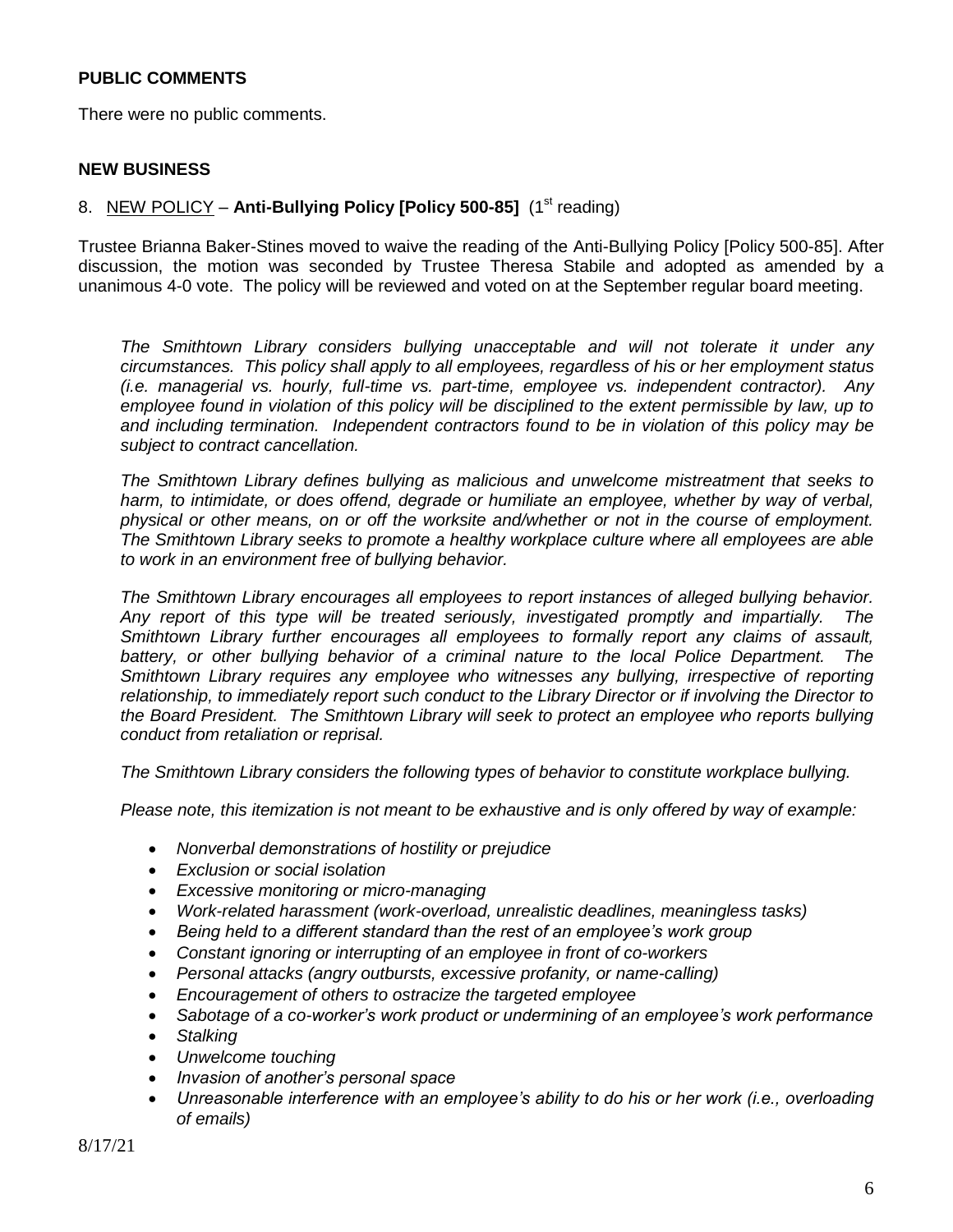- *Infliction of verbal abuse, such as the use of derogatory remarks, insults and epithets*
- *Conduct that may be considered as hostile, offensive, and unrelated to the employer's legitimate business interests*

*Early reporting and intervention have proven to be the most effective methods of resolving actual or perceived incidents of bullying. Therefore, while no fixed reporting period is established, The Smithtown Library strongly urges the prompt reporting of complaints or concerns so that rapid and*  constructive action can be taken, The Smithtown Library will make every effort to prevent or *interrupt alleged workplace bullying before it becomes severe or pervasive, but can only do so with the cooperation of its employees. Individuals who believe they may have experienced conduct that they believe violates this policy, or who have concerns about an observed conduct, should report their complaints verbally or in writing to his or her supervisor, or the Library Director. Written reports are to be made using the Bullying/Harassment Incident Report Form. Individuals should not feel obligated to report their complaints to their immediate supervisor prior to bringing the* 

*matter to the attention of the Library Director. The availability of this complaint procedure does not preclude individuals who believe they are being subjected to bullying conduct from promptly advising the offender that his or her behavior is unwelcome and requesting that such behavior immediately stop.*

*Designated Contact Person: HR/Personnel Assistant*

## 9. NEW POLICY – LearnLab Policy [Policy 700-600] (1<sup>st</sup> reading)

Trustee Thomas Maher moved to waive the reading of the LearnLab Policy [Policy 700-600]. The motion was seconded by Trustee Brianna Baker-Stines and adopted by a unanimous 4-0 vote. The policy will be reviewed and voted on at the September regular board meeting.

# *PURPOSE*

*The Smithtown Library and the Friends of The Smithtown Library provide the Library's community access to new and emerging technologies. It is the Library's hope to inspire an interest in design as well as to assist the community in transforming creations to life through the technology provided in the LearnLab.* 

## *POLICY*

## *Appropriate Use*

*The use of the LearnLab is available for all The Smithtown Library cardholders in good standing. Equipment may only be used for lawful purposes. Use of the space does not equate endorsement by the Library of the creations made. The views and opinions expressed by patrons using the LearnLab do not necessarily reflect the views and opinions of the Library or any of its officers or employees.*

*Unacceptable use of the LearnLab includes but is not limited to:*

- *1. Creating materials prohibited by local, state, or federal law;*
- *2. Creating materials that are unsafe, harmful, dangerous, or pose an immediate threat to the well-being of others; such use may violate the terms of use of the manufacturer;*
- *3. Creating obscene materials or otherwise inappropriate for the library environment;*
- *4. Creating materials in violation of intellectual property rights; objects that would violate patents, copyrights, trademarks, registered designs, or other proprietary objects;*
- *5. Operating an on-going business or using the room to promote any product, service, business, or pecuniary interests.*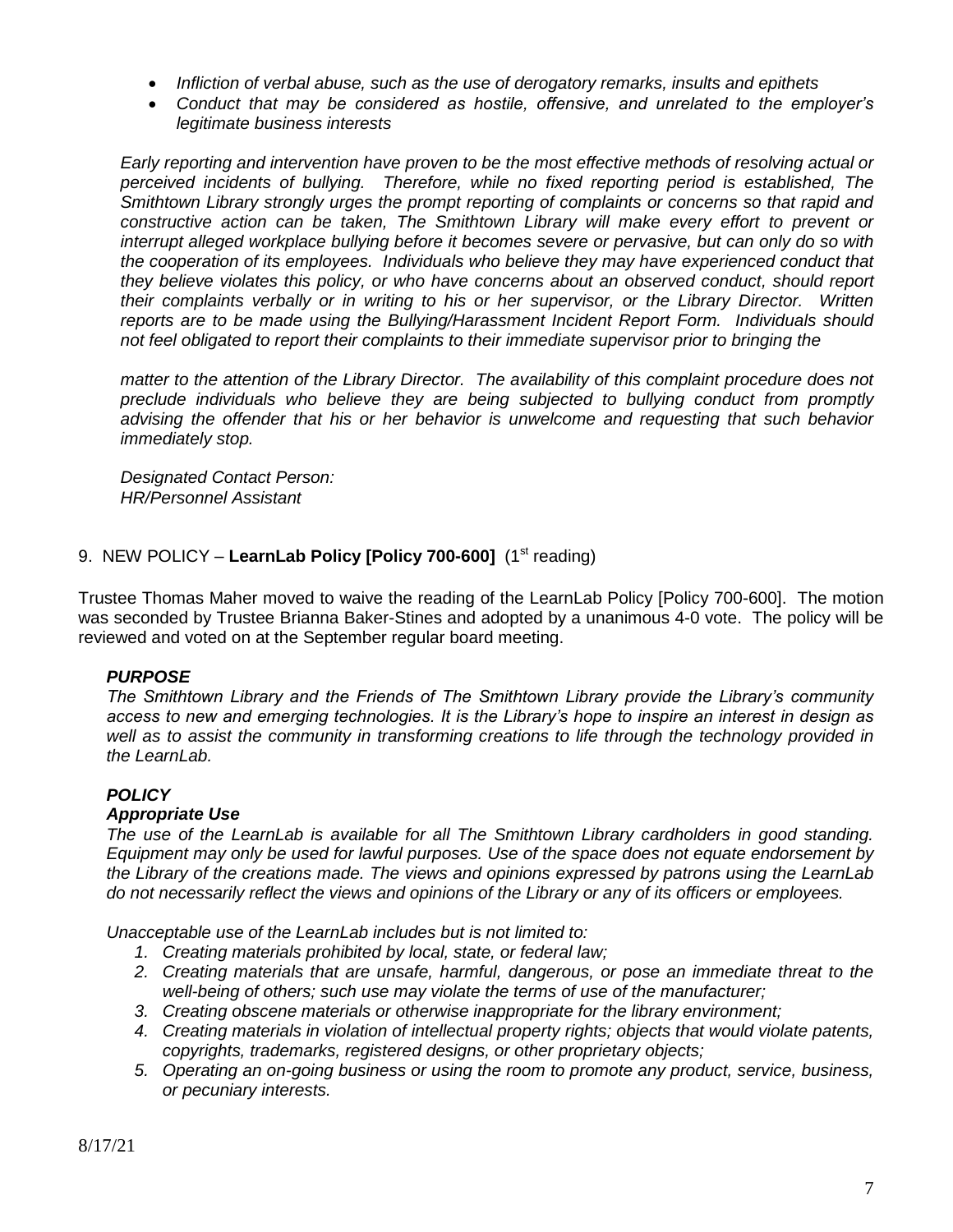*The Library reserves the right to review, refuse, or confiscate projects requested or brought into the LearnLab. Use of the LearnLab not consistent with the Library's policies and procedures may result in loss of privileges.*

### *Operation of Technology*

*Patrons should be familiar with the technology they intend to use and are required to review any related training videos and modules. Staff is available to explain how to use equipment and will make instructional materials, such as manuals, accessible upon request.* 

*Certain equipment in the LearnLab is limited to staff operation only. Equipment designated for patron use may necessitate staff supervision, instruction, or training prior to or during use. General usage and safety guidelines are posted in the LearnLab; strict adherence is required. Any issues or accidents in the room should be reported to Library staff immediately. Patrons may be held responsible for the repair or replacement cost of missing or damaged equipment.*

*Library staff manage all hardware and software in the LearnLab. Staff will consider modification requests, but reserve the right to refuse requests. Users are not permitted to modify hardware or software, or install new programs onto equipment. Any work saved on the computers in the LearnLab will be deleted when*  logged off and cannot be recovered. Users must provide their own external storage devices. Library staff *will have the right to examine and approve patron external storage devices and materials.*

#### *Hold Harmless*

*The Library holds no responsibility for damage to patron materials, or for any loss of data or information. Users of the LearnLab will hold harmless and indemnify the Library as to all claims, actions, and judgments which accrue against the Library related to the use of Library software or hardware.*

#### *PROCEDURES*

*Appointments may be required for use of certain equipment and must be made at least 24 hours in advance with a limit of five 1-hour appointments in a month. The LearnLab is a shared space; an appointment for one piece of equipment is not to be considered an appointment for all of the technology, nor a reservation of the entire room for private use. The Library reserves the right to photograph or record any works created in the space for promotional purposes.*

*The LearnLab is open to everyone; however, with the exception of program attendance, patrons under the age of 12 must have a parent or guardian present who will be responsible for that child while in the space. Every patron that uses equipment in the LearnLab, no matter how brief, must sign this policy. Patrons under the age of 18 must arrive to their appointment with this policy signed by a parent or guardian.*

*Food and drink are not permitted in the LearnLab. The LearnLab closes one hour before the Library's closing. Patrons are expected to leave the space in the condition existing when they entered it.*

#### *Submission Projects*

*Please note that there is no guarantee of anonymity. Projects may be observed by Library staff and patrons utilizing the Library or LearnLab while being developed. Staff may review projects and advise*  patrons to make changes if any problems are foreseen. No refunds or credits will be given for *unsatisfactory results.*

#### *Costs*

*Fees may be charged for some materials and services, as posted in the LearnLab.*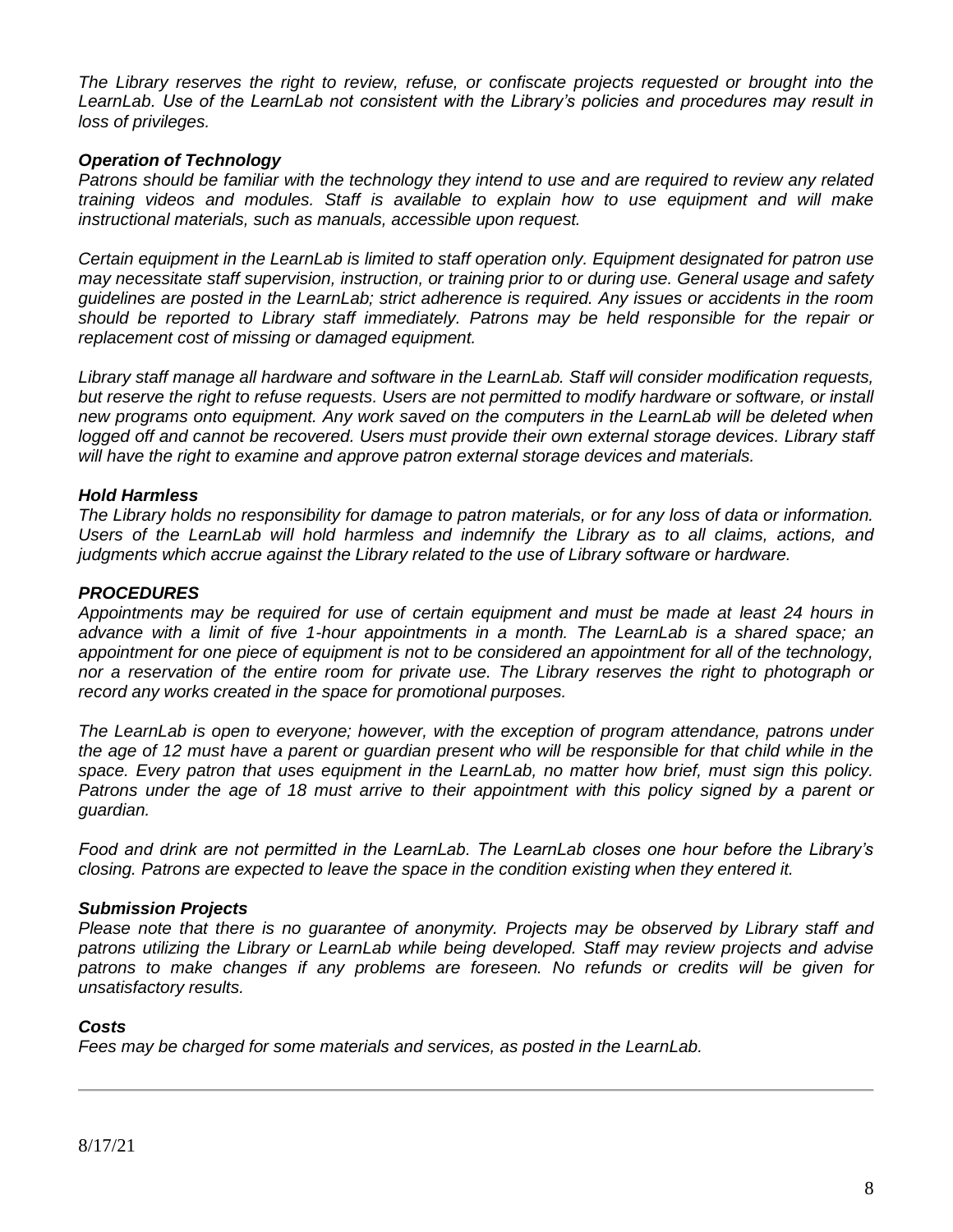*By signing below, you are agreeing to the policies and procedures of the LearnLab as listed above.*

| Name:      |                                                      | Barcode: |  |
|------------|------------------------------------------------------|----------|--|
|            | Please Print                                         |          |  |
| Signature: |                                                      | Date:    |  |
|            | If under the age of 18, signature of parent/guardian |          |  |

# 10. UPDATED POLICY - The Library Bill of Rights [Policy 200-30] (1<sup>st</sup> reading)

Trustee Brianna Baker-Stines moved to waive the reading of the The Library Bill of Rights [Policy 200- 30]. The motion was seconded by Trustee Thomas Maher and adopted by a unanimous 4-0 vote. The policy will be reviewed and voted on at the September regular board meeting

[Note: The American Library Association (ALA) updated the Library Bill of Rights effective January 29, 2019].

Note: Revisions are noted in underlined bold font

*The American Library Association affirms that all libraries are forums for information and ideas, and that the following basic policies should guide their services.*

- 1. *Books and other library resources should be provided for the interest, information, and enlightenment of all people of the community the library serves. Materials should not be excluded because of the origin, background, or views of those contributing to their creation.*
- 2. *Libraries should provide materials and information presenting all points of view on current and historical issues. Materials should not be proscribed or removed because of partisan or doctrinal disapproval.*
- 3. *Libraries should challenge censorship in the fulfillment of their responsibility to provide information and enlightenment.*
- 4. *Libraries should cooperate with all persons and groups concerned with resisting abridgment of free expression and free access to ideas.*
- 5. *A person's right to use a library should not be denied or abridged because of origin, age, background, or views.*
- 6. *Libraries which make exhibit spaces and meeting rooms available to the public they serve should make such facilities available on an equitable basis, regardless of the beliefs or affiliations of individuals or groups requesting their use.*
- 7. *All people, regardless of origin, age, background, or views, possess a right to privacy and confidentiality in their library use. Libraries should advocate for, educate about, and protect people's privacy, safeguarding all library use data, including personally identifiable information.*

# 11. REVISED POLICY - **Freedom of Information Policy [Policy 700-110]** (1<sup>st</sup> reading)

8/17/21 Trustee Thomas Maher moved to waive the reading of Freedom of Information Policy [Policy 700-110]. The motion was seconded by Trustee Brianna Baker-Stines and adopted by a unanimous 4-0 vote. The policy will be reviewed and voted on at the September regular board meeting.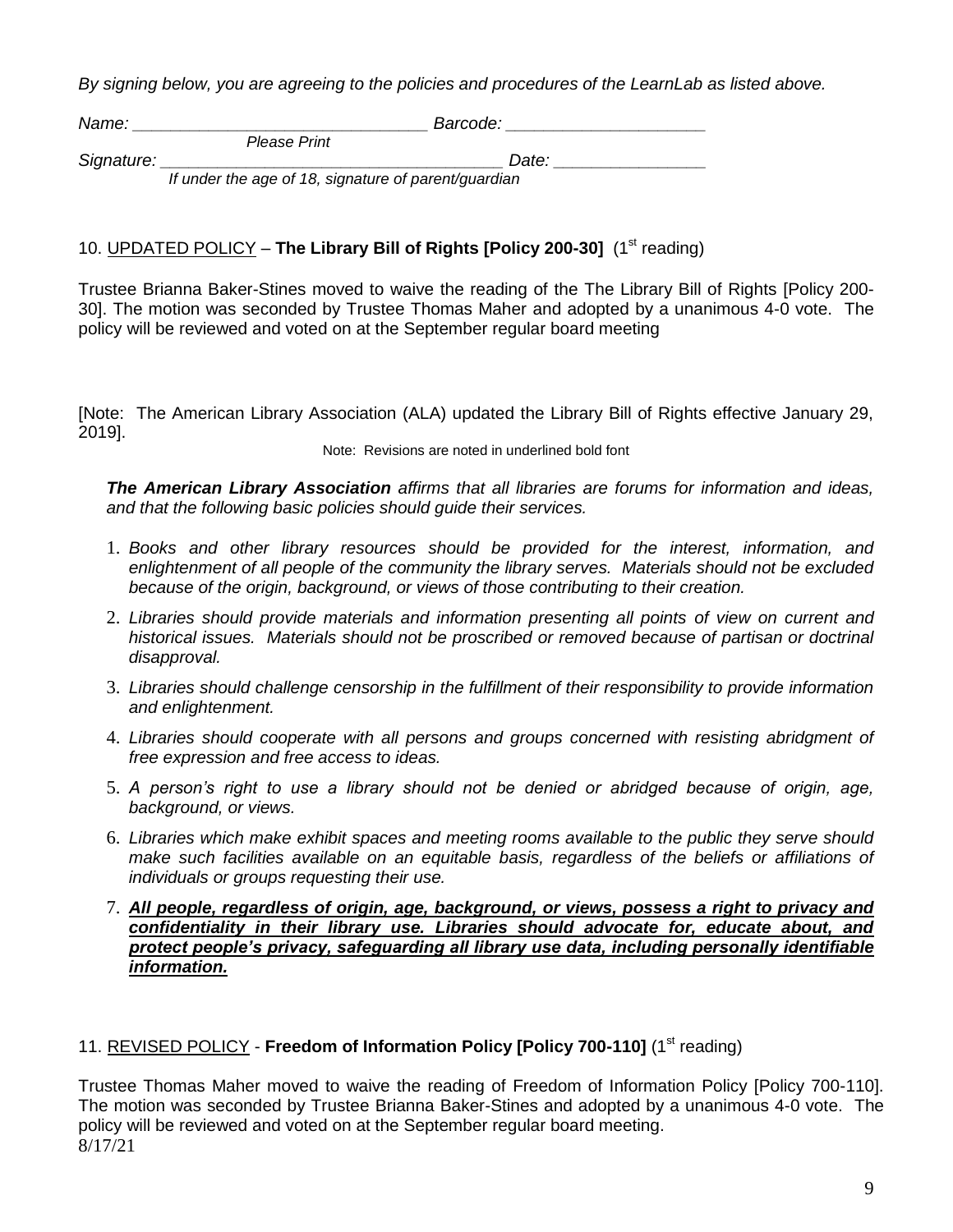NOTE: Freedom of Information Application 700-110a (appended)

*The Freedom of Information Law, which took effect on January 1, 1978, as amended provides the public the right of access to Library records.*

*The public may view review official Library records such as the minutes of The Smithtown Library Board of Trustees, written policies, and Library financial records. It shall be the policy of the Library to make available for public inspection all records subject to such inspection in accordance with the provisions of Article 6 of the Public Officers Law. However, no records pertaining to the circulation of Library materials which contain names or other personally identifying details of patrons will be released for inspection to an unauthorized person.*

*The Board of Trustees has adopted regulations governing when, where, and how an individual can view public records as follows:*

# *I. Designation of Records Management Officer*

- *1. The Records Management Officer shall be the Clerk. The Records Management Officer shall ensure that Library records that are not permitted to be released are not released. He/She shall receive requests for records of the Library and make such records available for inspection or copying when such requests are granted.*
- *2. The Records Management Officer shall compile and maintain a detailed current list by subject matter of all records in the possession of the Library whether or not available to the public. In addition, he/she shall develop and oversee a program for the orderly and efficient management of Library records, including maintenance of information security as it pertains to the release of Library records.*

# *II. Definition of Records*

- *1. A record is defined as any information kept, held, filed, produced or reproduced by, with or for the Library in any physical form whatsoever, including but not limited to reports, statements, examinations, memoranda, opinions, folders, files, books, manuals, pamphlets, forms, papers, designs, drawings, maps, photos, letters, microfilms, computer tapes or disks storage media, rules, regulations or codes, and emails.*
- *2. The Records Management Officer will have the responsibility for compiling and maintaining the following records:*

*a. a record of the final vote of each member of the Board on any proceeding or matter on which the member votes; and*

*b. a record setting forth the name, office business address, title and salary of every employee of the Library;*

*c. a reasonably detailed current list by subject matter of all records in possession of the Library whether or not available for public inspection and copying.*

*3. No record for which there is a pending request for access may be destroyed. However, nothing in these regulations shall require the Library to create any record not possessed or maintained by it.*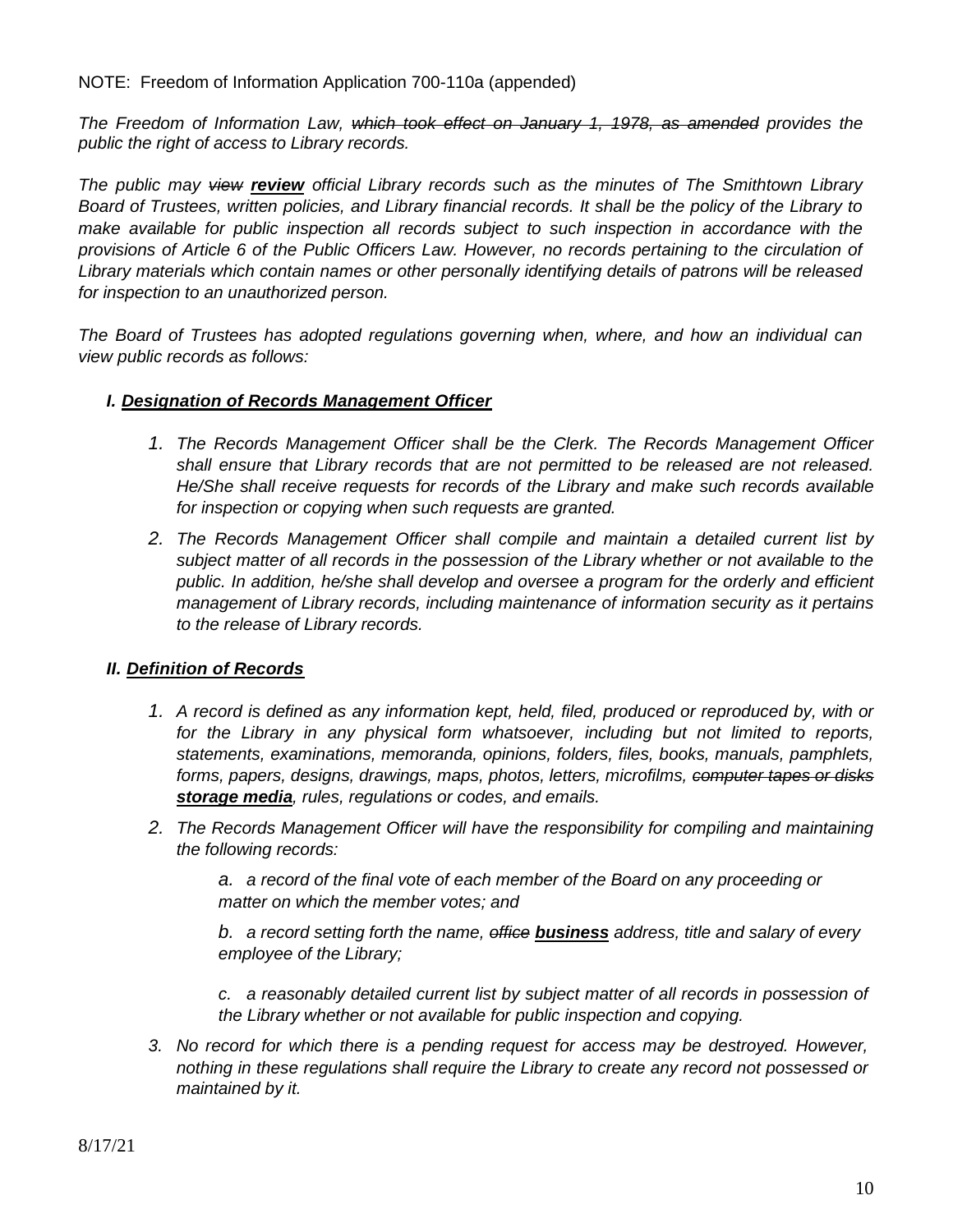## *III. Access to Records*

- *1. Procedures: Requests to inspect or secure printed or electronic copies of records shall be submitted in writing (or by completing the Library's Freedom of Information Application) to the Records Management Officer at 148 Smithtown Boulevard, Nesconset, NY 11767 either in person or by mail. Requests may also be submitted via or e-mail at smithlib@smithlib.org. or by completing the Library's Freedom of Information Application. (moved up to 1. From 3.)*
- *2. Time and place records may be inspected: Records may be requested from, and inspected in-person or copied at, the Office of the Records Management Officer, located at the Nesconset Branch building, 148 Smithtown Boulevard, Nesconset, NY, during the hours of 10:00 a.m. to 5:00 p.m. on any business day on which the Library Administration offices are open. Records may also be received via email. requested via e-mail at the following address: [smithlib@smithlib.org.](mailto:smithlib@smithlib.org)*
- *3. Fees: The fee for documents up to 8-1/2" x 14" is 25 cents per page. To determine the actual cost of reproducing a record that is either in excess of 81/2" x 14" or is in a different format (i.e. tape or cassette storage media record), the Library will charge an amount equal to the hourly rate attributed to the lowest paid Library employee who has the necessary skill required to prepare a copy of the requested record, as well as the cost of reproduction of said record. However, no fee shall be charged for records maintained digitally and sent via email, the search for or inspection of records, certification of documents, or copies of documents which have been printed or reproduced for distribution to the public. The number of such copies given to any one organization or individual may be limited as to the discretion of the Records Management Officer.*
- *4. All requests for information shall be responded to within five business days of receipt of the request. If the request cannot be fulfilled within five business days, the Records Management Officer shall acknowledge receipt of the request and advise the approximate date when the request will be granted or denied.*
- *5. If a request cannot be granted within 20 business days from the date of acknowledgement of the request, the Library must state in writing both the reason the request cannot be granted within 20 business days, and a date certain within a reasonable period when it will be granted depending on the circumstances of the request.*
- *6. Denial of Access: When a request for access to a public record is denied, the Records Management Officer shall indicate in writing the reasons for such denial, and the right to appeal.*
- *7. Appeal: An applicant denied access to a public record may file an appeal by delivering a copy of the request and a copy of the denial to the Library Director within 30 days after the denial from which such appeal is taken.*
- *8. The applicant will be informed of the Library Director's determination in writing within 10 business days of receipt of an appeal. The Library Director shall transmit to the Committee on Open Government photocopies of all appeals and determinations.*

# *IV. Records Exempted from Public Access*

*The provisions of this regulation relating to information available for public inspection and copying shall not apply to records that:*

*1. are specifically exempted from disclosure by state and/or federal statute;*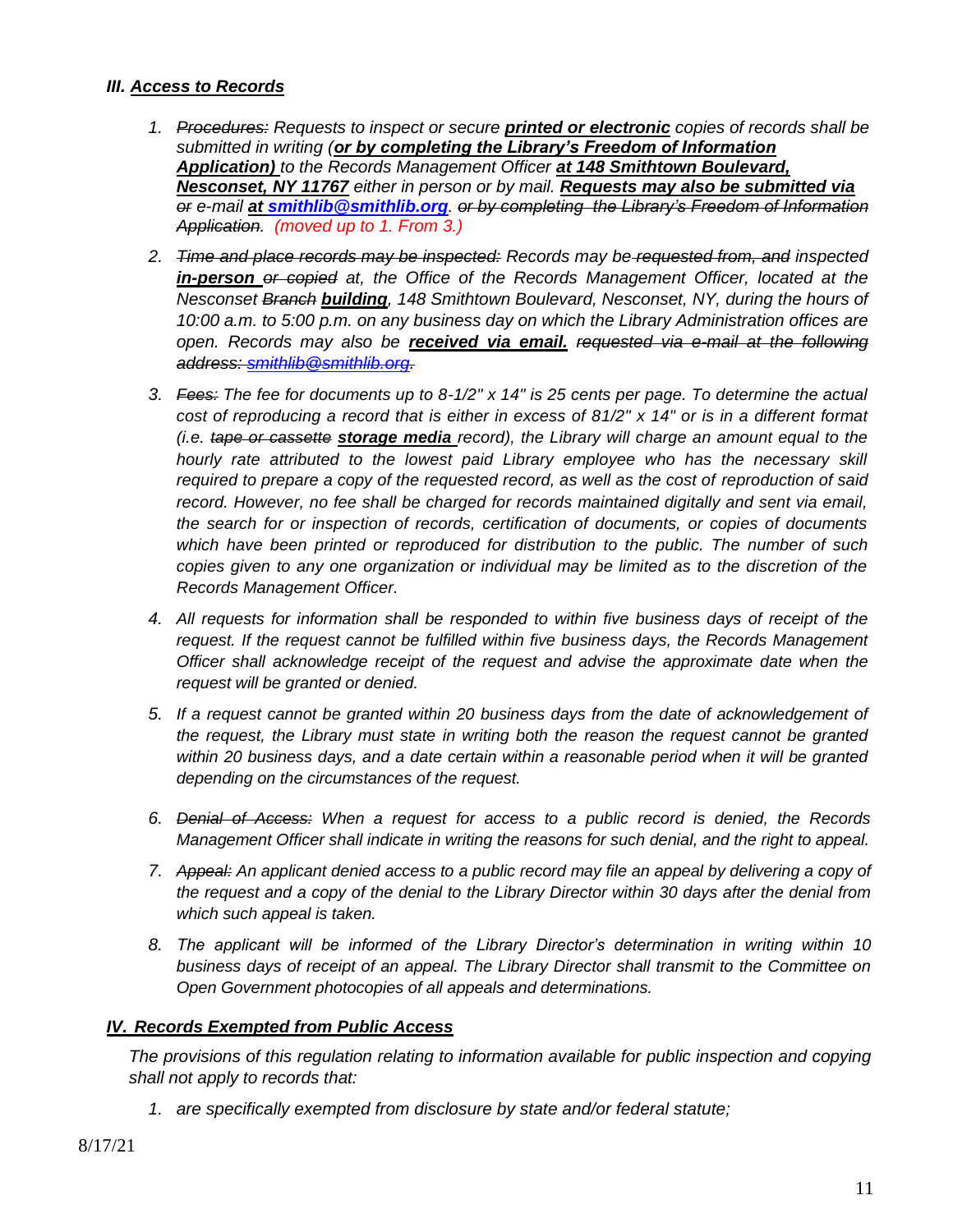- *2. if disclosed would constitute an unwarranted invasion of personal privacy;*
- *3. if disclosed would impair present or imminent contract awards or collective bargaining negotiations;*
- *4. are confidentially disclosed to the Library and compiled and maintained for the regulation of commercial enterprise, including trade secrets, or for the grant or review of a license;*
- *5. are compiled for law enforcement purposes and which, if disclosed, would:*
	- *a. interfere with law enforcement investigations or judicial proceedings;*
	- *b. deprive a person of a right to a fair trial or impartial adjudication;*
	- *c. identify a confidential source or disclose confidential techniques or procedures, except routine techniques or procedures; or*
	- *d. reveal criminal investigative techniques or procedures, except routine techniques and procedures;*
- *6. records which if disclosed, would endanger the life or safety of any person;*
- *7. records which are interagency or intra-agency communications, except to the extent that such materials consist of:*
	- *a. statistical or factual tabulations or data;*
	- *b. instructions to staff which affect the public;*
	- *c. final Board policy or determinations; or*
	- *d. external audits, including but not limited to audits performed by the comptroller and the federal government;*
- *8. records which, if disclosed, would jeopardize the Library's capacity to guarantee the security of its information technology assets (which encompasses both the system and the infrastructure).*

# *V. Prevention of Unwarranted Invasion of Privacy*

*To prevent an unwarranted invasion of personal privacy, the Records Management Officer may delete identifying details when records are made available. An unwarranted invasion of personal privacy includes but shall not be limited to:*

- *1. disclosure of confidential personal matters reported to the Library which are not relevant or essential to the ordinary work of the Library;*
- *2. disclosure of employment, medical or credit histories or personal references of applicants for employment, unless the applicant has provided a written release permitting such disclosures;*
- *3. sale or release of lists of names and addresses in the possession of the Library if such lists would be used for private, commercial or fund-raising purposes;*
- *4. disclosure of information of a personal nature when disclosure would result in economic or personal hardship to the subject party and such records are not relevant or essential to the ordinary work of the Library; or*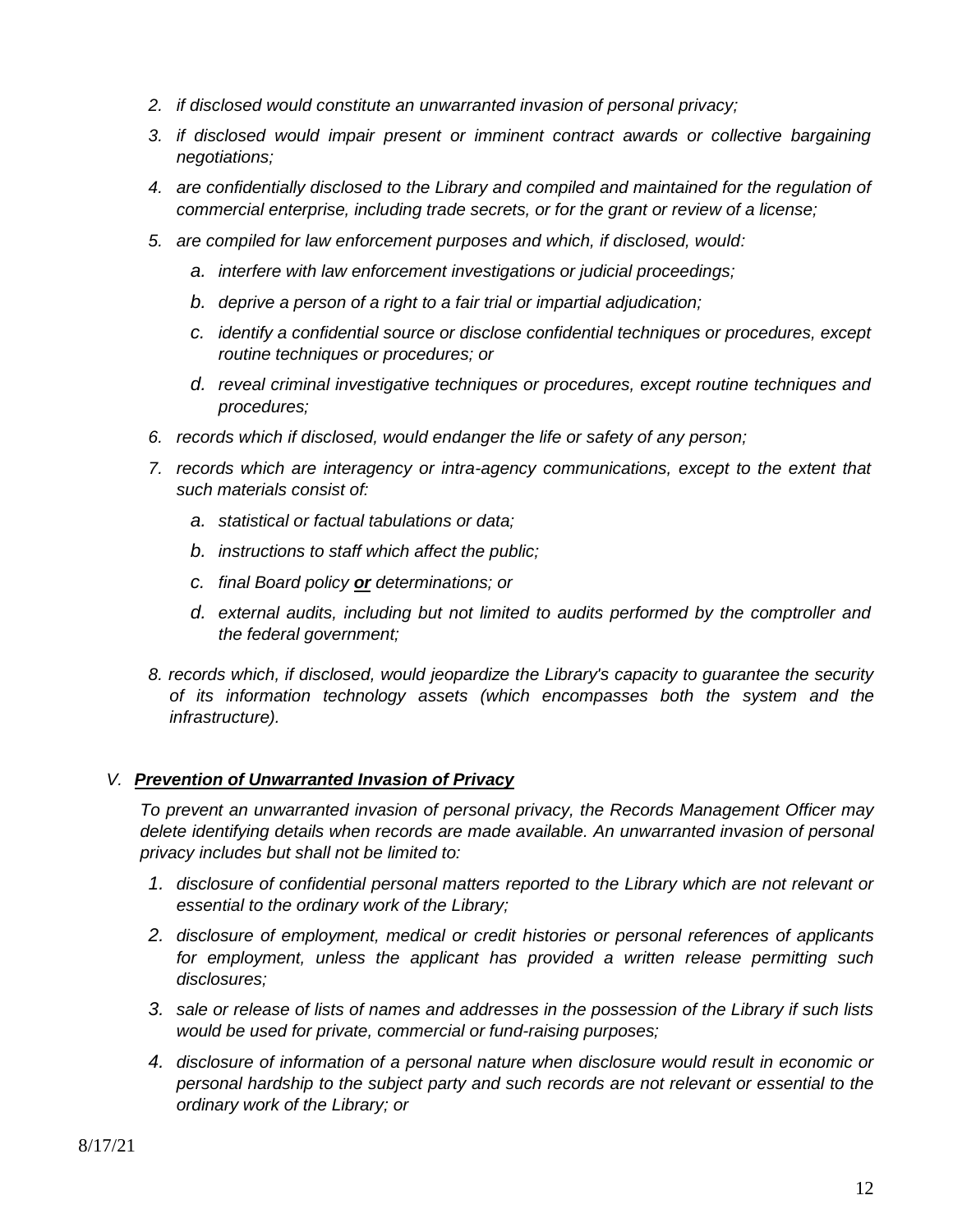# *5. disclosure of items involving the medical or personal records of a client or patient in a hospital or medical facility.*

*Unless otherwise deniable, disclosure shall not be construed to constitute an unwarranted invasion of privacy when identifying details are deleted, when the person to whom records pertain consents in writing to disclosure, or when upon representing reasonable proof of identity, a person seeks access to records pertaining to him or her.*

# 12. TO BE REMOVED – **Freedom of Information Law Request [Policy 700-110a & 700-110b]** (1st reading)

Trustee Theresa Stabile moved to waive the reading of the Freedom of Information Law Request [Policy 700-110a & 700-110b]. The motion was seconded by Trustee Brianna Baker-Stines and adopted by a unanimous 4-0 vote. The policy will be reviewed and voted on at the September regular board meeting.

# **Policy 700-110a**

Date

,,,,,,,,,,,,,,,,,,,,,,,,,,,,,,,,,,,,,,,,,,,,,,,,,,,,,,,,,,,,,,,,,,,,,,,,,,,,,,,,,,,,,,,,,,,,,,,,,,,,,,,,,,,,,,,,,,,,,,,,,,,,,,,,,,,,,,,,,,,,,,,,,,,,,,,,,,,,,,,,,,,,,,,,

Records Access Officer The Smithtown Special Library District 1 North Country Road Smithtown, New York 11787

RE: Freedom of Information Law Request

Dear Records Access Officer:

Under the provisions of the New York Freedom of Information Law, Article 6 of the Public Officers Law, I hereby request records or portions thereof pertaining to \_\_\_\_\_\_\_\_\_\_\_\_\_\_\_\_\_

\_\_\_\_\_\_\_\_\_\_\_\_\_\_\_\_\_\_\_\_\_\_\_\_\_\_\_\_\_\_\_\_\_\_\_\_\_\_\_\_\_\_\_\_\_\_\_\_\_\_\_\_\_\_\_\_\_\_\_\_\_\_\_\_\_\_\_\_\_\_\_\_\_\_\_ (attempt to identify the records in which you are interested as clearly as possible)

If there are any fees for copying the records requested, please inform me before filling the request (or: please supply the records without informing me if the fees are not in excess of  $\frac{1}{2}$   $\rightarrow$ .

Sincerely.

(Signature)

City, State, Zip Code

**Address** 

Name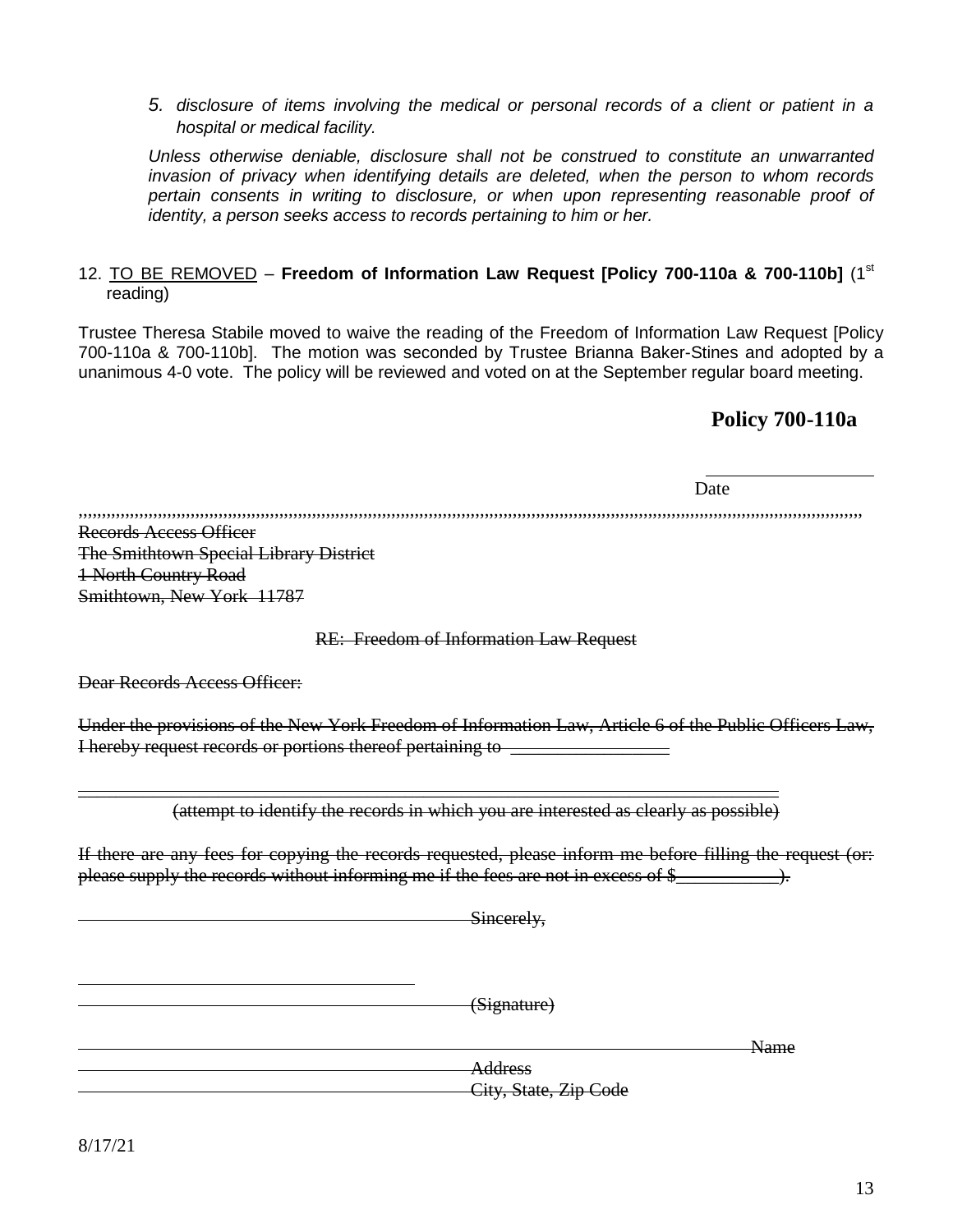# **Policy 700-110b**

|                                                                                                                |                                                                                                        | Date |
|----------------------------------------------------------------------------------------------------------------|--------------------------------------------------------------------------------------------------------|------|
| Name of Agency Official                                                                                        |                                                                                                        |      |
| <b>Appeals Officer</b>                                                                                         |                                                                                                        |      |
| The Smithtown Special Library District                                                                         |                                                                                                        |      |
| 1 North Country Road                                                                                           |                                                                                                        |      |
| Smithtown, New York 11787                                                                                      |                                                                                                        |      |
|                                                                                                                | RE: Freedom of Information Law Appeal                                                                  |      |
| Dear-                                                                                                          |                                                                                                        |      |
|                                                                                                                | I hereby appeal the denial of access regarding my request, which was made on _______(date) and sent to |      |
|                                                                                                                | (Records Access Officer,                                                                               |      |
|                                                                                                                | The Smithtown Special Library District, 1 North Country Road, Smithtown, New York 11787.               |      |
| The records that were denied include: The records of the records of the vertex of the records of the vertex of |                                                                                                        |      |
|                                                                                                                | (enumerate records that were denied).                                                                  |      |
|                                                                                                                | Sincerely,                                                                                             |      |
|                                                                                                                | (Signature)                                                                                            |      |
|                                                                                                                | Name                                                                                                   |      |
|                                                                                                                | <b>Address</b>                                                                                         |      |
|                                                                                                                | City, State, Zip Code                                                                                  |      |

## **SAMPLE APPEAL LETTER**

# 13. REVISED POLICY - Program Policy [Policy 700-170] (1<sup>st</sup> reading)

Note: Revisions are noted in underlined bold font; deletions are noted with a strikethrough

Trustee Brianna Baker-Stines moved to waive the reading of the revised Program Policy [Policy 700-170]. The motion was seconded by Trustee Thomas Maher and adopted by a unanimous 4-0 vote. The policy will be reviewed and voted on at the September regular board meeting.

*Programming is offered as a Library resource. Its purpose is to promote Library materials, facilities, or services, as well as provide cultural, educational, and recreational enrichment to the community.*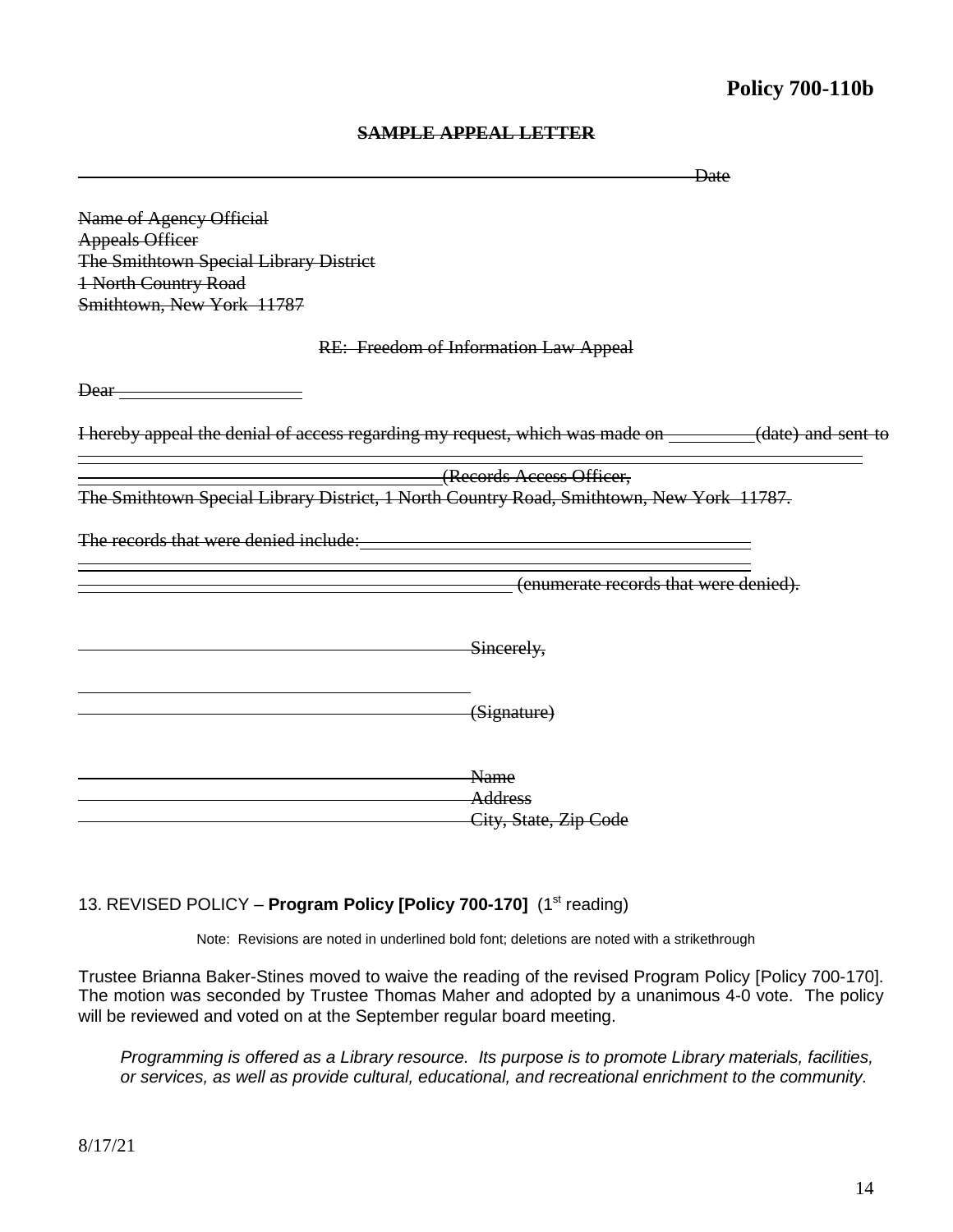*Selection of Library-approved program topics, speakers, courses, classes, and resource materials should be made by Library staff on the basis of the interests and needs of Library users and the community.*

*Library programs are offered as availability of staff, funds and other resources allow.*

*The Library may partner with another agency, community organization, or the Friends of the Library or the Library Foundation when presenting programs.* 

*Library programs will generally be provided at "no charge" except as noted below.* 

- *The library may charge a fee, payable to the Library, for programs to defray the expense of the presentation only in those circumstances when, in the assessment of the library, such is warranted on the basis of the program's value.*
- In a workshop situation a participant may be charged for the cost of materials used.
- *The Library may charge a fee for programs where the number of registrants is restricted and individual certification or instruction is provided.*
- Public programs planned for Library fund-raising by the Friends of the Library of Library *Foundation may include an admission charge with approval of the Library Director.*

Library programs must be non-commercial in nature. Although a businessperson or other *professional expert may present a program, the information offered should always be generic in nature. No solicitation of business or sale of products is permitted except as noted below:*

- *Because the Library wants to encourage reading, writing, and an appreciation for literature and music, exceptions are made for authors selling copies of their books and artists selling recordings of their music.*
- *The Friends of the Library and Library Foundation may sell items at Library programs they sponsor for the purpose of Library fund-raising.*

*In the process of presenting a program, a speaker may include informational material that may be distributed; however, the material may contain only information that is generic in nature.* 

*Under no circumstances may a speaker/presenter solicit personal information from program attendees. All informational material distributed at a program, including press releases and other promotional material, must be approved in advance by the Library Director or Program Coordinator.* 

*All children's programs are to be carefully planned to meet the developmental needs and interests of a particular age group. Access to programming may be limited to specific ages depending on the nature of the program, and at the discretion of the presenter or the Library staff member in charge. It is in the best interests of all the children concerned that age requirements specified for each program be adhered to.* 

*The Library Board supports the creation of reasonable rules for attendance requirements.* 

*The Library does not offer programs that support or oppose a specific religious conviction. Holiday programs may be offered. The Library will endeavor to provide programs that reflect the community's diversity.* 

*The Library does not offer programs that support or oppose any political candidate or ballot measure, however, election information, such as candidates' forums that include invitations to all recognized candidates, may be offered.*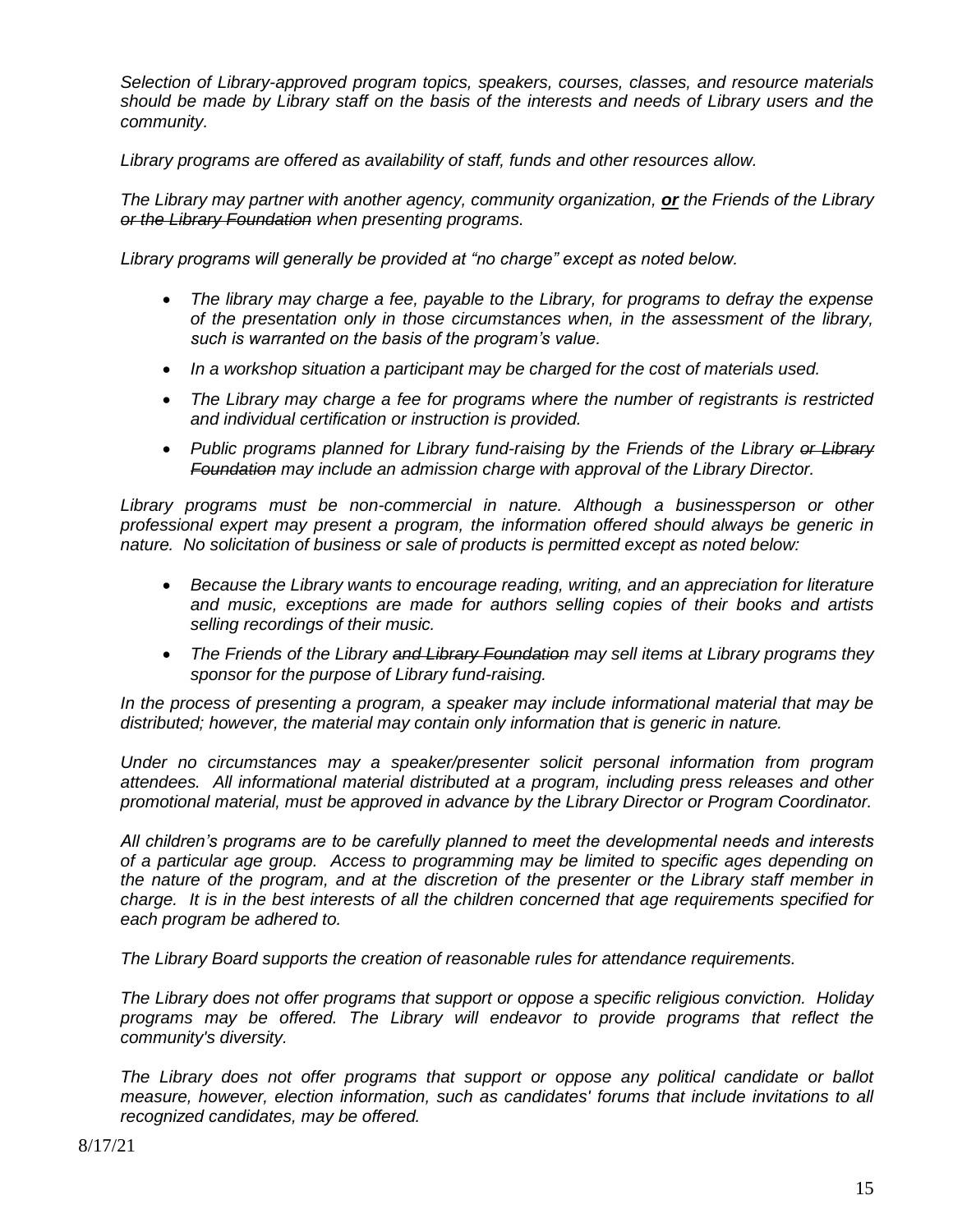*In conjunction with its role as an important source of community information, "Town Hall Meetings," an informal public forum where everyone in a community is invited to attend, voice their opinions, and hear the responses from public figures and elected officials, may be allowed. Town Hall Meetings are not to be associated with an election or campaign.*

*Some programming may involve food or refreshments.* 

*Library-approved programs are funded in part by the operating budget with additional support from grants, contributions or other gifts and donations. Program coordinators may solicit donations from outside sources, in which case, some type of acknowledgement may be noted during the program or in publicity.*

*Presentation at the Library of any specific idea, strategy, financial plan or investment is not to constitute endorsement of the group's or individual's policies or beliefs. Organizational affiliation of presenters used by the Library in programs and promotions does not constitute endorsement, merely acknowledgement.*

*The Library welcomes recommendations from residents concerning programming. Questions or concerns should be addressed with an appropriate Library staff member. Requests for review of Library programs should be submitted on the "Request for Re-Evaluation of Library Material" (Policy 300-10a) form. Requests for review of Library programs will be considered in the same manner as requests for reconsideration of Library materials.* 

*The Library reserves the right to cancel any program.*

14. At 8:02 p.m. Trustee Brianna Baker-Stines moved to enter executive session, pursuant to Article 7, Section 105 "F" of the Public Officer's Law, to discuss the medical, financial, credit, or employment history of a particular person or corporation or matters leading to the appointment, employment, promotion, demotion, discipline, suspension, dismissal, or removal of a particular person or corporation. The motion was seconded by Trustee Thomas Maher and adopted by a unanimous 4-0 vote.

The following trustees were present and participating in executive session: Brianna Baker-Stines, Annette Galarza, Thomas Maher and Theresa Stabile.

Also present were: Library Director Robert Lusak, Assistant Library Director Patricia Thomson, Librarian IV Eileen Caulfield, Librarian IV Erin Kanelos and Librarian IV Sheila Worlow.

- 15. At 8:57 p.m. Trustee Brianna Baker-Stines moved to reconvene in open public session. The motion was seconded by Trustee Theresa Stabile and adopted by a unanimous 4-0 vote.
- 16. There being no further business, Trustee Thomas Maher moved to adjourn the meeting at 9:00 p.m. The motion was seconded by Trustee Theresa Stabile and adopted by a unanimous 4-0 vote.